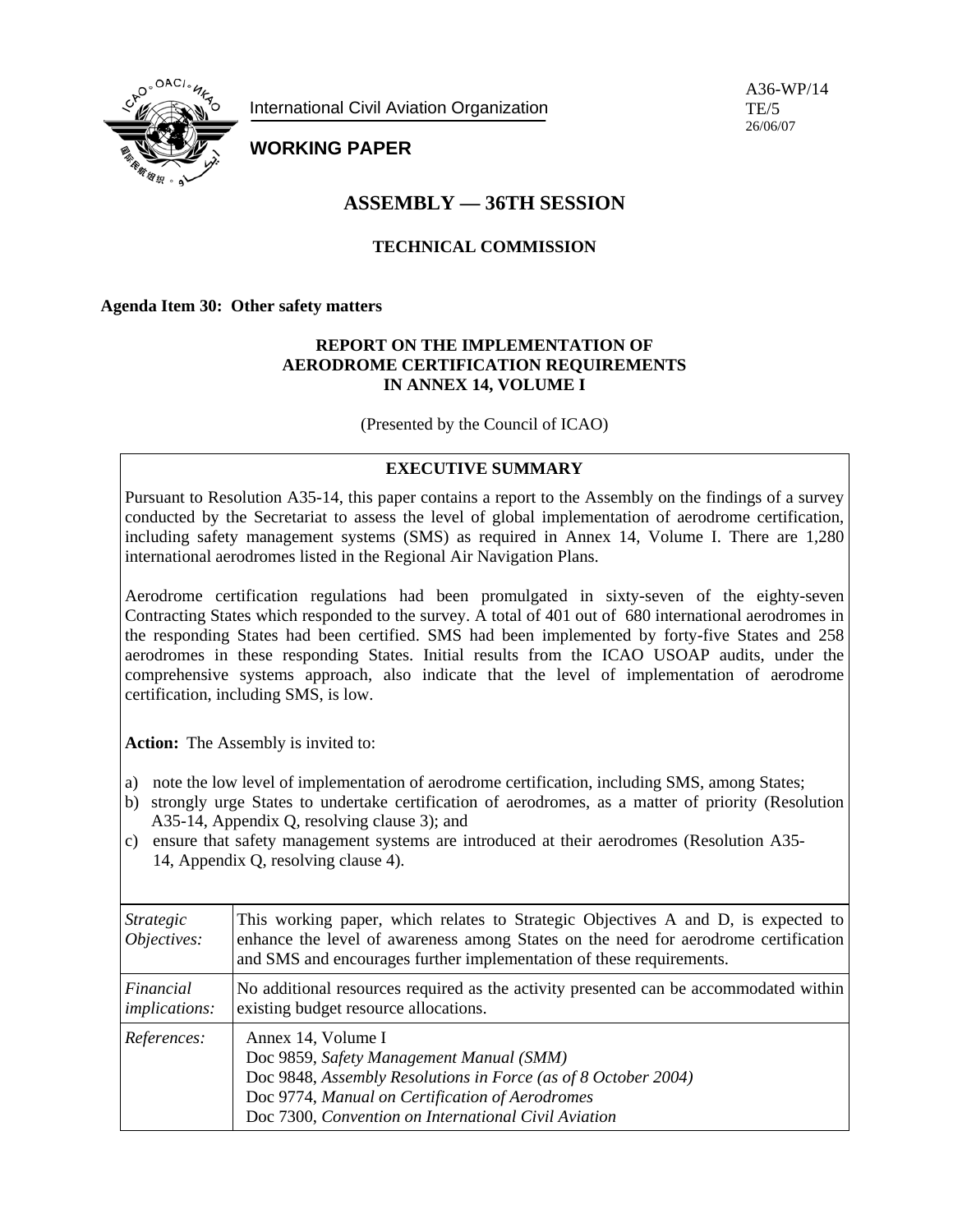# 1. **INTRODUCTION**

1.1 The ownership, operation and management of airports have seen a transition from governmentowned entities to corporatized bodies with financial autonomy and, in many cases, to a fully privatized agency, in the interest of improved efficiency and bringing in new technology. Additionally, privatization relieves States of the burden of heavy capital investment often associated with airport projects and also facilitates the development of non-aeronautical aspects of the airport business. Global airport privatization programmes have continued to accelerate.

1.2 The obligation of States, under the *Convention on International Civil Aviation* (Doc 7300) to ensure the safety of aerodrome operations, remains unchanged. It is in this context that Annex 14 — *Aerodromes,* Volume I — *Aerodrome Design and Operations* requirements for certification of aerodromes by States are highlighted.

## 2. **BACKGROUND**

#### 2.1 **Annex 14, Volume I provisions**

2.1.1 Annex 14*,* Volume I provisions specify that aerodromes open to public use be certified by States in accordance with the specifications in the Annex and other relevant ICAO Annexes as well as national regulations. Furthermore, aerodromes used for international operations are required to be certified as from 27 November 2003. As part of the certification process, a certified aerodrome shall have in operation a safety management system (SMS).

2.1.2 Applicable from 23 November 2006, the safety management requirement in Annex 14, Volume I, was harmonized with those of Annex 6 — *Operation of Aircraft* and Annex 11 — *Air Traffic Services.* A new Section 1.5 in Annex 14, Volume I requires States to establish a safety programme and an acceptable level of safety, as well as the implementation by the aerodrome operator of an SMS, at a certified aerodrome including defining lines of safety accountability.

2.1.3 To assist States in fulfilling the requirements of aerodrome certification and SMS, a total of eleven workshops had been organized in all ICAO regions, with assistance from States. These workshops were intended to disseminate information on the requirements for aerodrome certification including highlighting ICAO safety initiatives, providing clarifications on the guidance material in *Manual on Certification of Aerodromes* (Doc 9774) and sharing experiences of States in the implementation of aerodrome certification.

#### 2.2 **Resolution of the 35th Session of the Assembly**

2.2.1 The 35th Session of the ICAO Assembly adopted Resolution A35-14, Appendix Q, which recognized that, whereas there is a growing trend for aerodromes to be operated by autonomous entities, the obligation of States to ensure safe aerodrome facilities and services remains unaffected *(Assembly Resolutions in Force as of 8 October 2004)* (Doc 9848). In this appendix, the Assembly resolved that States shall undertake certification of aerodromes and should ensure that SMS is introduced at their aerodromes.

#### 2.3 **Status of implementation of aerodrome certification**

2.3.1 The Co-operative Development of Operational Safety and Continuing Airworthiness Programmes (COSCAPs), established in the Asia and Pacific (APAC) Regions, revealed that the status of implementation of aerodrome certification and SMS in some States in the APAC Regions was low.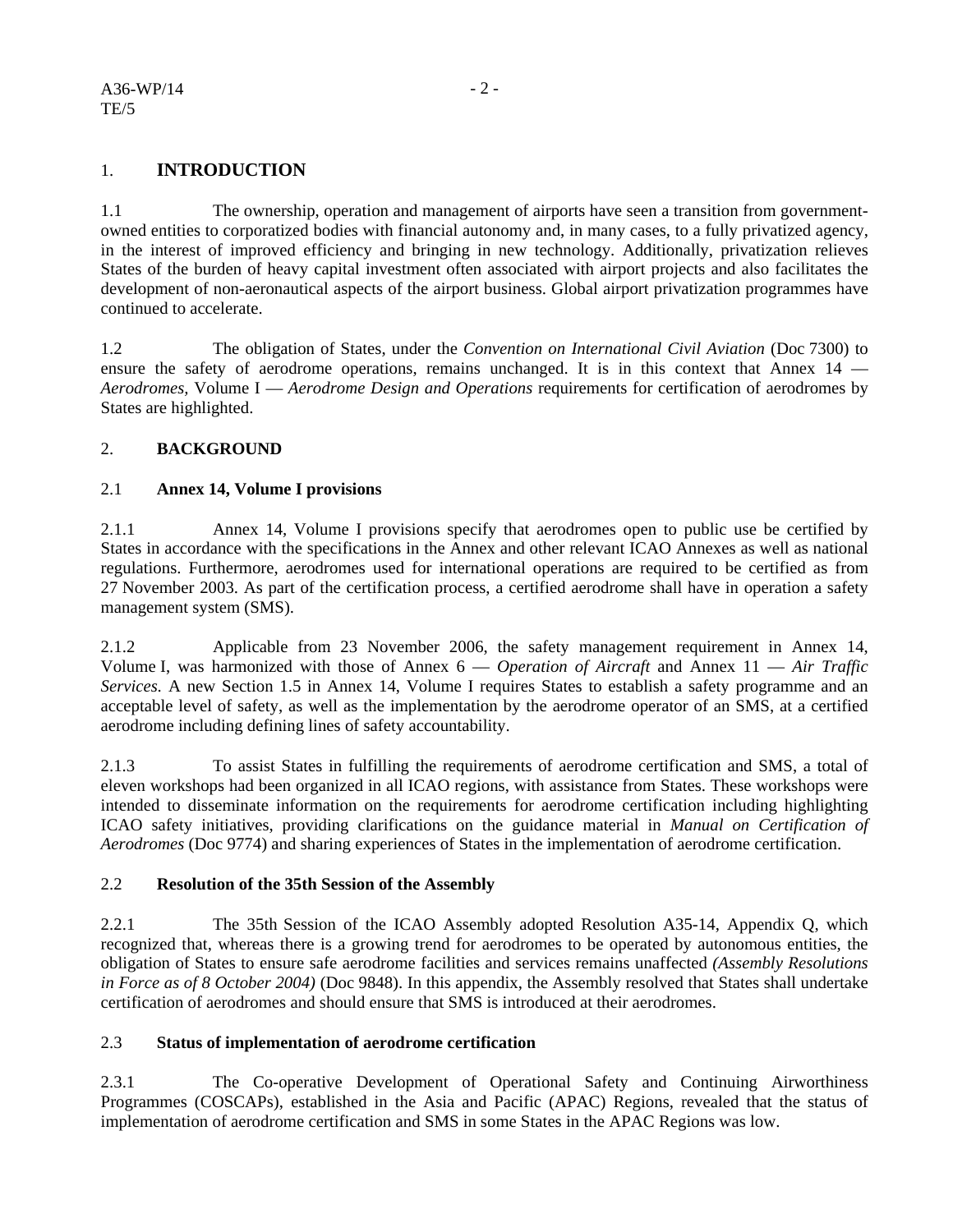2.3.2 The 43rd Conference of the Directors General of Civil Aviation, APAC Regions (Bali, Indonesia, 4 to 8 December 2006), strongly urged States in the APAC Regions to allocate high priority and adequate resources in implementing the requirements of aerodrome certification and SMS at aerodromes, as well as encouraging further regional cooperation and collaboration in this regard.

2.3.3 In view of the above, and pursuant to Resolution A35-14, Appendix Q, a survey covering all States was carried out in August 2006, through the regional offices, to assess the level of global implementation of aerodrome certification, including SMS. The results of the survey are in the Appendix to this working paper.

#### 3. **FINDINGS AND CONCLUSIONS**

3.1 Aerodrome certification regulations had been promulgated in sixty-seven of the eighty-seven Contracting States which responded to the survey. A total of 401 out of 680 international aerodromes in the responding States had been certified. SMS had been implemented by forty-five States and 258 aerodromes in these responding States. However, it should be noted that the results of the survey represent the situation in only 46 per cent of the Contracting States.

3.2 As indicated in paragraphs 2.3.1 and 2.3.2 above, the level of implementation of both aerodrome certification, and SMS as part of the certification process, in at least one region, has not been satisfactory. Furthermore, reports of the various Regional Planning Groups have highlighted the lack of progress in the implementation of the aerodrome certification provisions. Additionally, the low level of implementation has been corroborated by initial results from the ICAO Universal Safety Oversight Audit Programme (USOAP), under the comprehensive systems approach.

3.3 In view of the foregoing, it can be concluded that the level of implementation of aerodrome certification in States needs to be improved. Consequently, increased efforts by States are urgently required to undertake certification of aerodromes and ensure that safety management systems are introduced at their aerodromes.

— — — — — — — —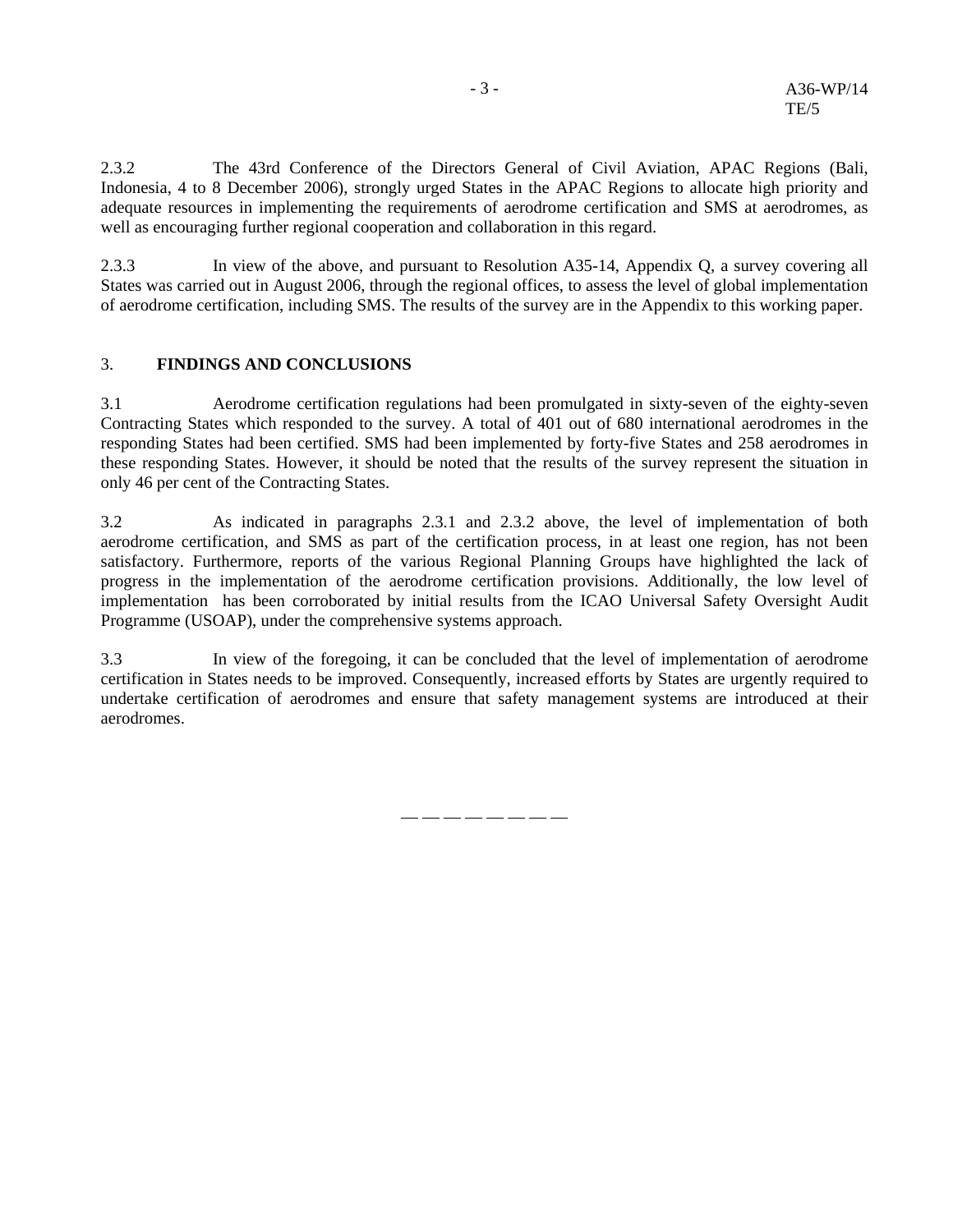#### **APPENDIX**

#### **RESULTS OF ICAO SURVEY ON AERODROME CERTIFICATION**

#### 1. **Introduction**

1.1 The COSCAP projects in the Asia and Pacific (APAC) Regions had indicated that the aerodrome certification requirements were yet to be implemented satisfactorily. Consequently, a survey on the level of implementation of Annex 14, Volume I requirements was carried out in 2006 in all ICAO regions.

1.2 The survey elicited responses from eighty-seven States, representing 46 per cent of the total 190 ICAO Contracting States. There are 680 international aerodromes in these responding States representing 53 per cent of the global total of 1280 international aerodromes listed in the six ICAO Regional Air Navigation Plan Publications.

#### 2. **States' Regulatory Framework – Aerodrome certification**

2.1 Eighty-four States confirmed the existence of a basic aviation law that provides for the establishment of the Civil Aviation Authority (CAA), a key pre-requisite for undertaking the process of aerodrome certification.

2.2 Regarding the availability of States' aerodrome certification regulations, sixty-seven (77 per cent) of the responding States indicated they had developed and approved aerodrome certification regulations (see paragraph 2.3 below for details). Fourteen States had developed regulations and were awaiting various stages of approval, whilst another six States had not yet developed aerodrome certification regulations.

2.3 In the Middle East (MID) Region, nine out of nineteen States indicated that they had promulgated aerodrome certification regulations, followed by the South American (SAM) Region (six out of thirteen States), European and North Atlantic (EUR/NAT) Regions (twenty out of fifty-four States), North American, Central American and Caribbean (NACC) Regions (eight out of twenty-one States), APAC Regions (eleven out of thirty-six States) and Africa-Indian Ocean (AFI) Regions (thirteen out of forty-seven States) *(see Fig.1).* 

2.4 In response to a question on the availability of appropriate aerodrome safety management regulations, forty-five (52 per cent) of the responding States had developed and approved the regulations (see paragraph 2.5 for details). In twelve States, the safety management regulations had been developed but not yet approved; in another thirty States, the regulations had not been developed.

2.5 Eight States in the MID Region had promulgated the appropriate safety management regulations, followed by seventeen States in the EUR/NAT Regions, eight States in the APAC Regions, seven States in the AFI Regions, two States in the SAM Region and three States in the NACC Regions *(see Fig.1).* 

2.6 There have been several requests, in particular from States in the MID, AFI and NACC Regions, for more ICAO assistance in the development of technical guidance for certification and operation of aerodromes. Many States in the AFI Regions reported having difficulty with the legal aspects of implementation. Also, while some States have provided for the requirement of aerodrome certification at various levels of the legislative/regulatory system, there is as yet no formal certification process. Several civil aviation administrations cited lack of progress due to insufficient autonomy, inadequate structure and expertise. Some States are also in the process of changing their structures to become autonomous agencies.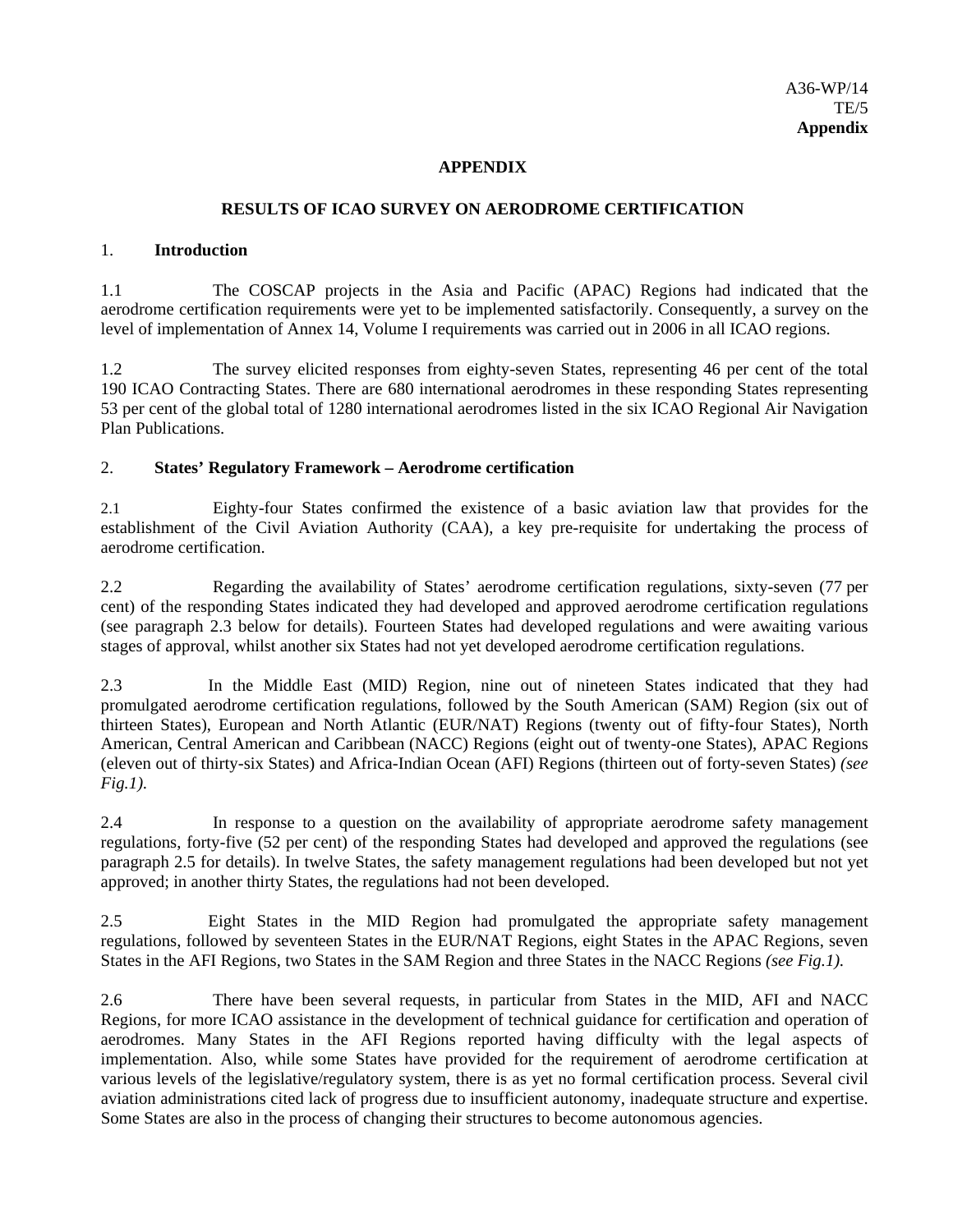## A36-WP/14 TE/5 **Appendix**

#### A-2

#### 3. **Aerodrome certification and safety management systems at international aerodromes**

3.1 The breakdown for the 1280 international aerodromes listed in the six ICAO Regional Air Navigation Plans Publications are as follows: EUR/NAT (611), NACC (189), APAC (183), AFI (131), SAM (99) and MID (67).

3.2 From the responses received, it is seen that 401 of the 680 international aerodromes (59 per cent) in the responding States had been certified with the regional breakdown as follows: EUR/NAT (219), NACC (74), APAC (60), AFI (20), MID (16) and SAM (12) *(see Fig.2).* 

3.3 With respect to implementation of safety management systems at certified international aerodromes, 258 of the 680 international aerodromes (38 per cent) in the responding States had complied with the requirement. EUR/NAT Regions reported 193 international airports had implemented SMS followed by APAC (30), AFI (14), MID (10), NACC (7) and SAM (4) *(see Fig.2)*.

— — — — — — — —